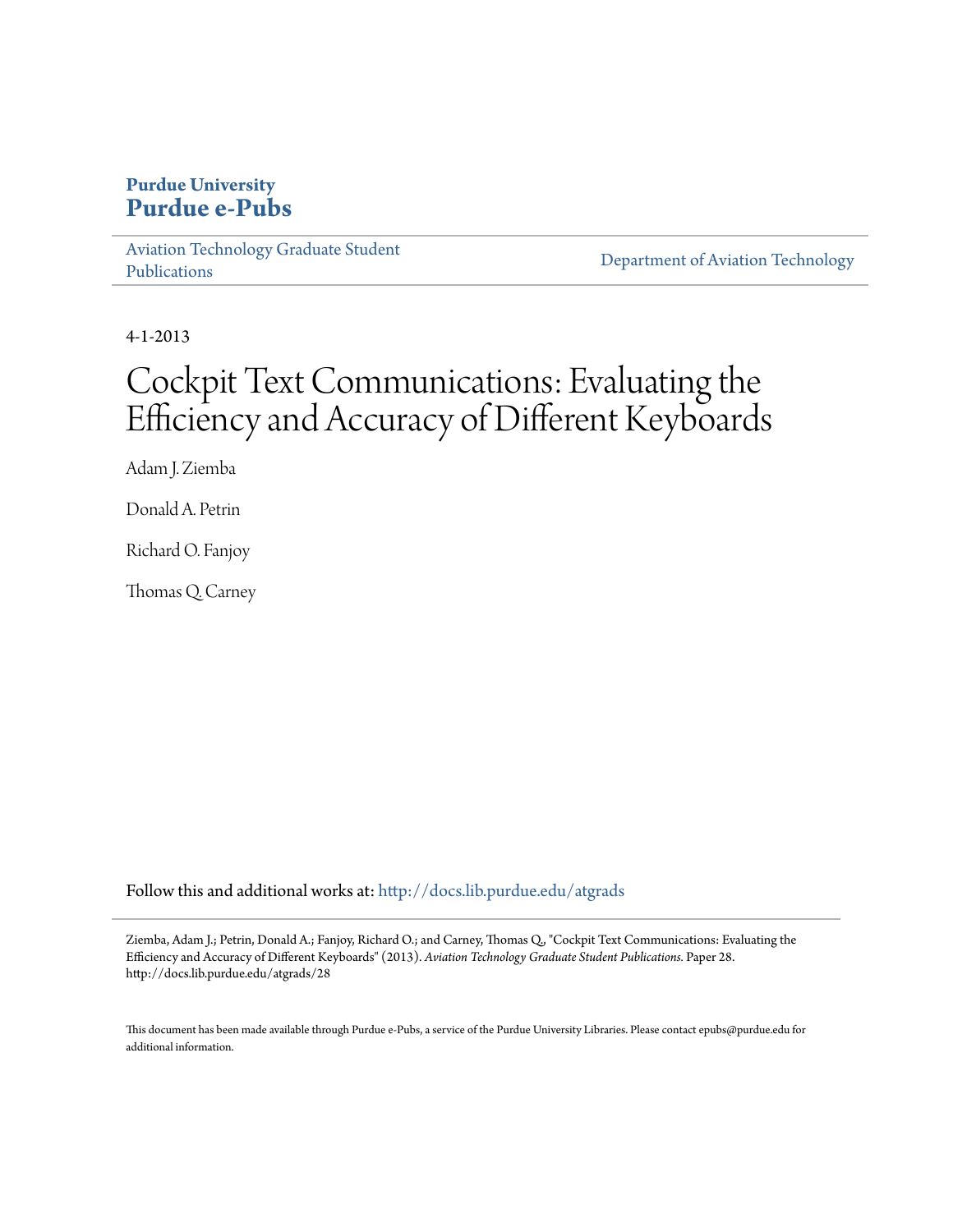Cockpit Text Communications:

Evaluating the Efficiency and Accuracy of Different Keyboards

Adam J. Ziemba, Donald A. Petrin, Richard O. Fanjoy, and Thomas Q. Carney

Purdue University

West Lafayette, IN

April 23, 2011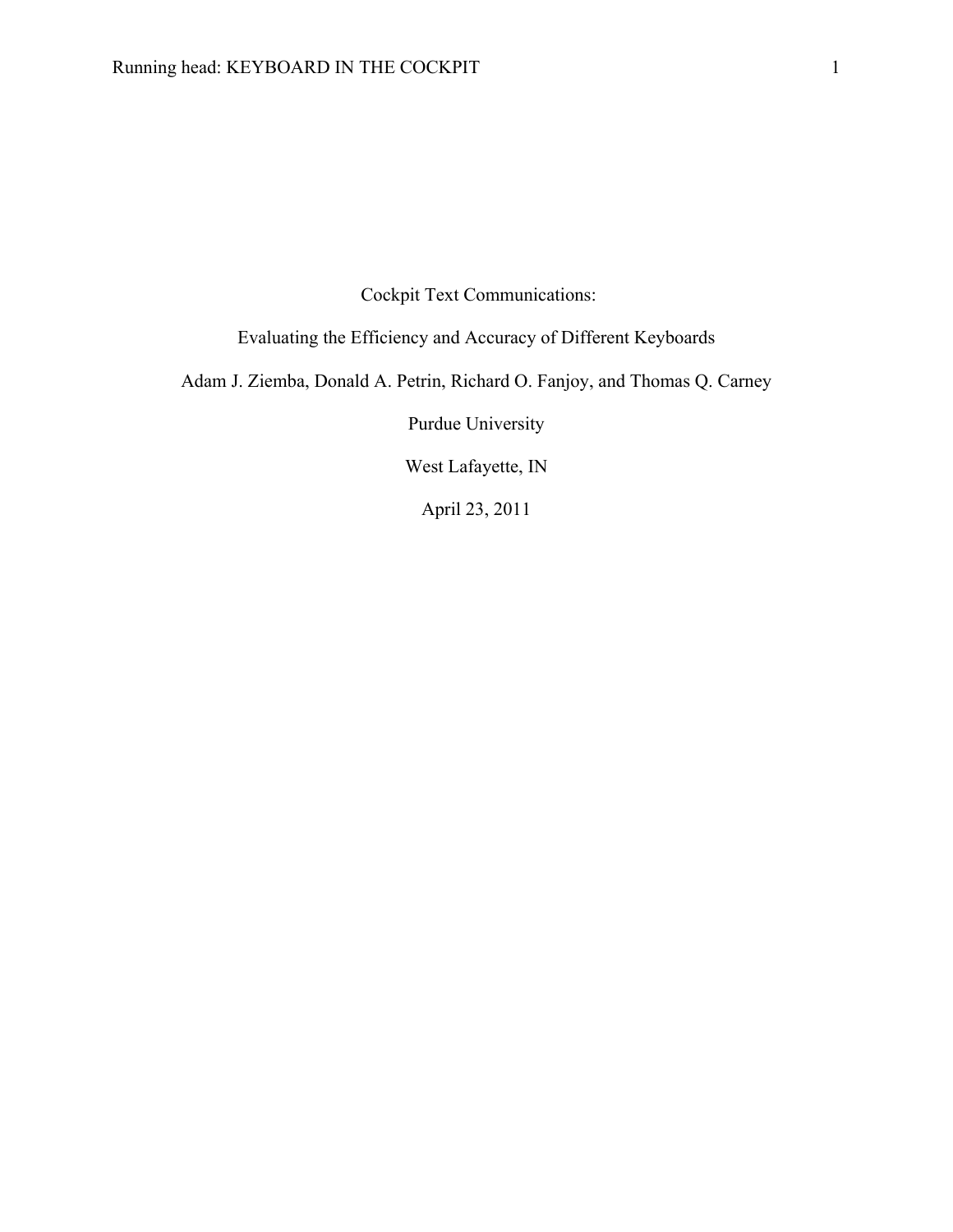## Abstract

Non-voice data exchanges will become a primary method of communication between pilots and Air Traffic Controllers as the Federal Aviation Administration's plan for the Next Generation Air Traffic Control System (NextGen) evolves. In support of this communication evolution, pilots will need the most efficient interface tools in order to accurately and quickly exchange text messages with Air Traffic Control. Keyboards, or similar input devices, will be become a necessity in the cockpit. This study aims to investigate and compare the typing speed and accuracy possible using three sizes of two-hand, QWERTY<sup>1</sup> keyboards: a full size (100%), a medium size (92%), and a small size (thumb typing home theater PC keyboard) that could be used for aviation data exchanges. Each study participant was administered 15 typing tests having aviation specific content, on each keyboard, including 5 tests of short length, 5 tests of medium length, and 5 tests of long length. The results of this study suggest that in terms of words per minute typing speed, participants using the medium size keyboard had a slightly faster typing speed than with the large keyboard, while the small keyboard produced a considerably slower typing speed than either the medium or large keyboards. In terms of accuracy, participants using the small keyboard had the highest level of accuracy, followed by the medium keyboard, while the least accurate keyboard tended to be the large keyboard. Overall, findings suggest that the optimal size of two-handed, QWERTY keyboard for use in an aircraft cockpit was the medium keyboard.

<sup>&</sup>lt;sup>1</sup> For a picture of the QWERTY keyboard, see appendix A.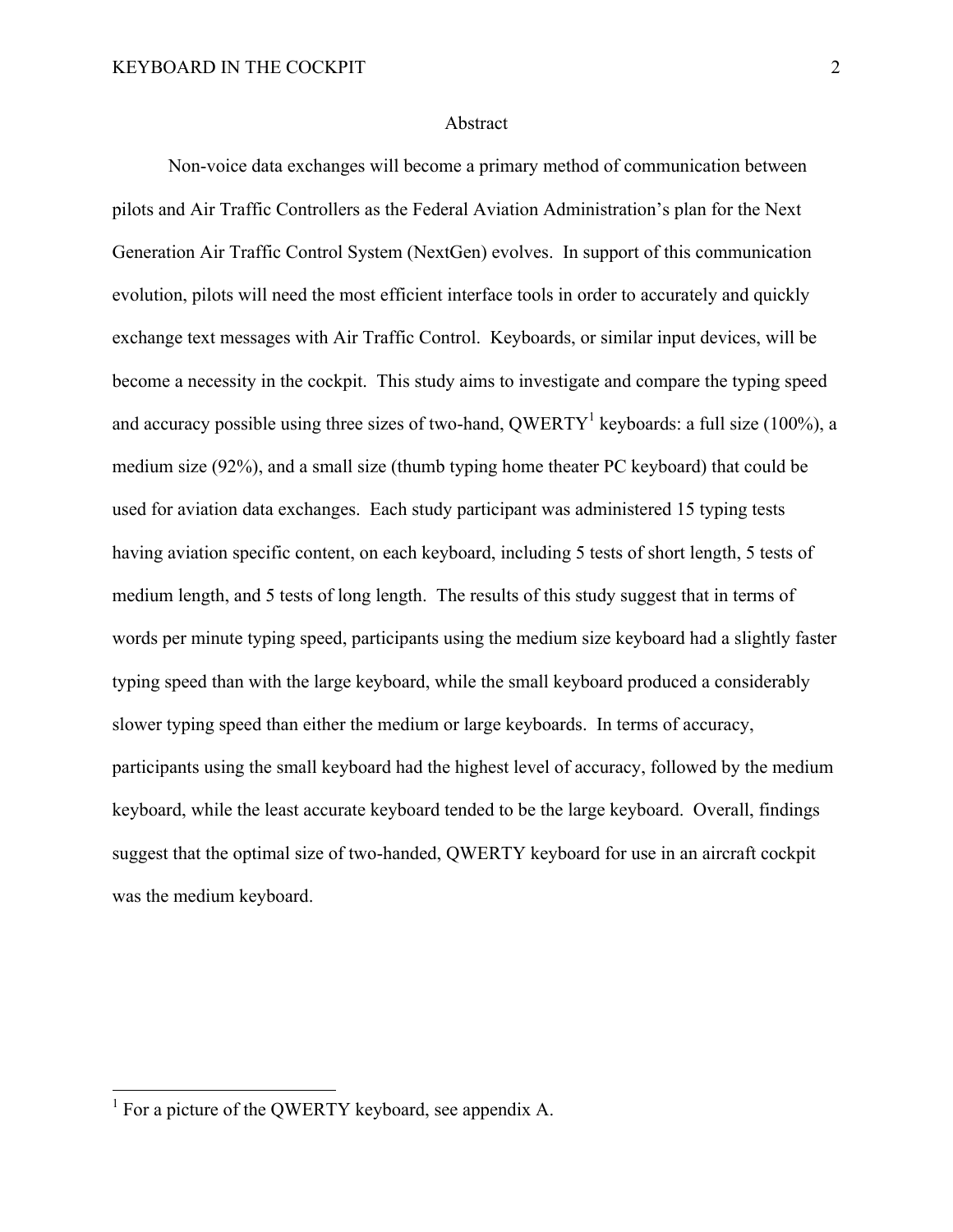## Literature Review

Aircraft cockpit design has evolved over the years as improvements in automation and navigation capabilities have changed the way pilots interact with automated aircraft and air traffic control services. A probable reason for this is Moore's Law, which states that every twelve to eighteen months, the processing power of computers double while its corresponding cost holds constant (Downes, 2009). Because of this reality, new technologies, powered by computers are being quickly developed to better control and navigate aircraft, as well as providing for improved communication between them. This can be observed in cockpit changes that include the use of LCD monitors and complex digital displays for aircraft and flight information instead of traditional, analog-style gauges. Flight Management Systems (FMS) are increasingly utilized to program the flight from takeoff to landing. Additionally, a related trend is the effort to move from traditional voice to a text-messaging type of communication know as Data Communications (Data Comm). These changes are part of the first phase of the Next Generation Air Transportation System (NextGen).

A compelling reason to transition from voice communications to Data Comm is that a text reference does not have to be remembered while a voice communication does. Risser's study (2004) using Datalink - a text system used to exchange messages between Air Traffic Control (ATC) and pilots - demonstrated an advantage in receiving text commands over voice commands, particularly those with longer lengths and more complex content. DeMik (2008) conducted a similar experiment using Datalink in a simulated single-pilot general aviation environment, and replicated earlier results validating those findings. DeMik states:

The results of this study [Text communications in single-pilot general aviation operations: Evaluating pilot errors and response times] revealed a statistically significant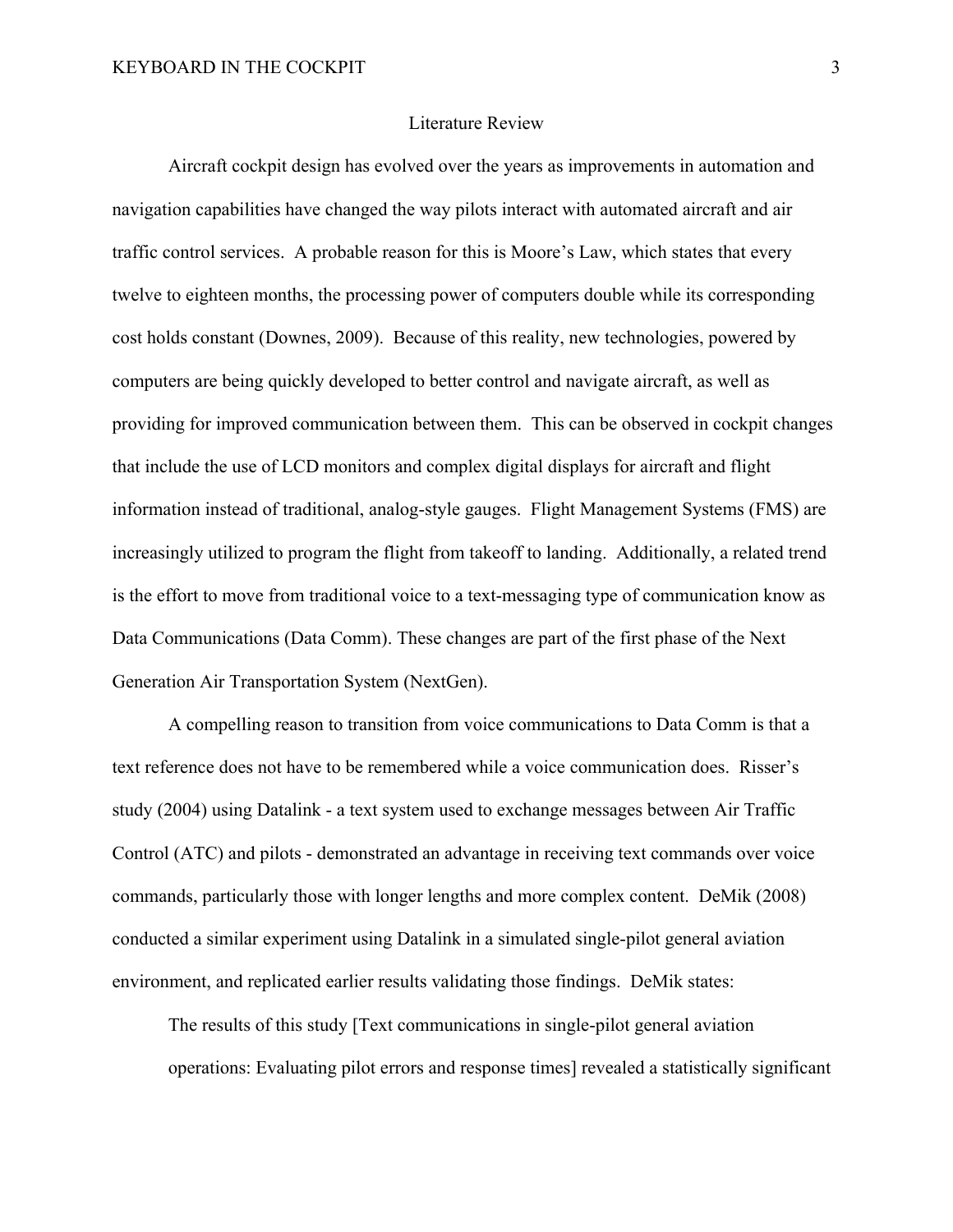decrease in both human performance measures of errors in pilot recall/execution and response times in moving from the conventional voice ATC commands to the CPDLC [Controller-Pilot Data Link Communication] text commands for pilots operating an FTD [Flight Training Device] that simulated the single-pilot general aviation work environment. It was also shown that results were significant across all levels of air traffic control command loads (high, moderate, and low). (2009, p. 39)

However, Data Comm should not completely replace voice communications, but rather add to a dual modality of communication (Demik, 2009).

As a consequence of these initial findings, the FAA has made Data Comm a part of NextGen. According to the Federal Aviation Administration (FAA):

Data Communications (Data Comm) will assume an ever-increasing role in controller to flight crew communication, contributing significantly to increased efficiency, capacity, and safety of the National Airspace (NAS). The evolution of Data Comm in the operational environment will be based upon the incremental implementation of advanced communication capabilities. Data Comm represents the first phase of the transition from the current analog voice system to an International Civil Aviation Organization (ICAO) compliant system in which digital communication becomes an alternate and eventually predominant mode of communication. (*Data Communications*, 2009, par. 1)

Currently, human factors research is being conducted on the Data Comm human interface, and a Network Service Provider is being solicited. In 2011, a revised departure clearance capability for Data Comm will occur. Between 2012 and 2016, en route clearance capability for Data Comm will become available (U.S. Department of Transportation, Federal Aviation Administration, 2010).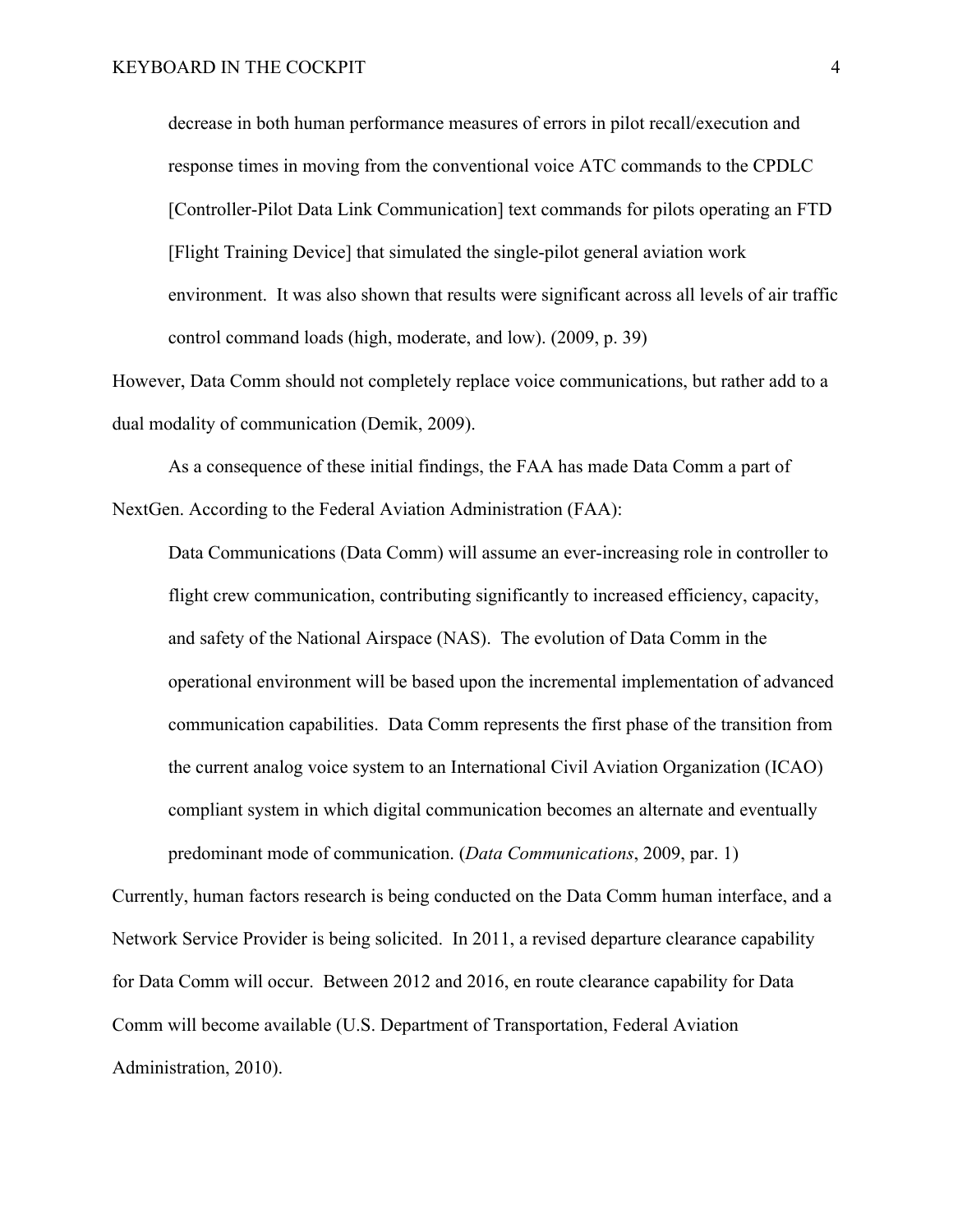At the present time, Data Comm works by the Air Traffic Controller sending a text clearance to the aircraft. The FMS acknowledges receipt of the transmission by displaying a bold 'message' text at the top of its screen in the cockpit, which alerts the pilot that a communication has been received by the aircraft. The pilot depresses a button to view the detailed message, reviews the message, and then pushes a 'will comply' button to signify acceptance of the clearance (U.S. Department of Transportation, Federal Aviation Administration, 2010). This works effectively for ground clearances and ATC messages, but offers scant opportunity for pilots to send custom messages back to ATC, such as pilot reports or other helpful information they might want like to convey. Currently, the only way to submit a non-voice message to ATC from most aircraft is to use the single-hand, alphabetic keyboard on the FMS.

The FMS has been a familiar part of advanced cockpit instrumentation. Traditionally, an alphabetic, one-hand keyboard was used to facilitate FMS input. It can be inferred that this style keyboard was intended for one hand use due to its size and cockpit placement. Recently, however, some FMS keyboards have been designed with a QWERTY layout instead of the popular alphabetical layout. QWERTY keyboards have been installed in the cockpit of the Airbus A380, and Airbus plans on using the same FMS and keyboard on their next generation of the A350 (Kingsley-Jones, 2006). There have been issues with older FMS interfaces, and this change could be an effort to make programming the FMS easier through use of a keyboard style that is ubiquitously used in many other common computer interfaces. For example, in an evaluation of the American Airlines Flight 957 accident, Endsley & Strauch (1997) noted that due to the difficulty of the FMS interface, "The requirement to reprogram the FMS and cross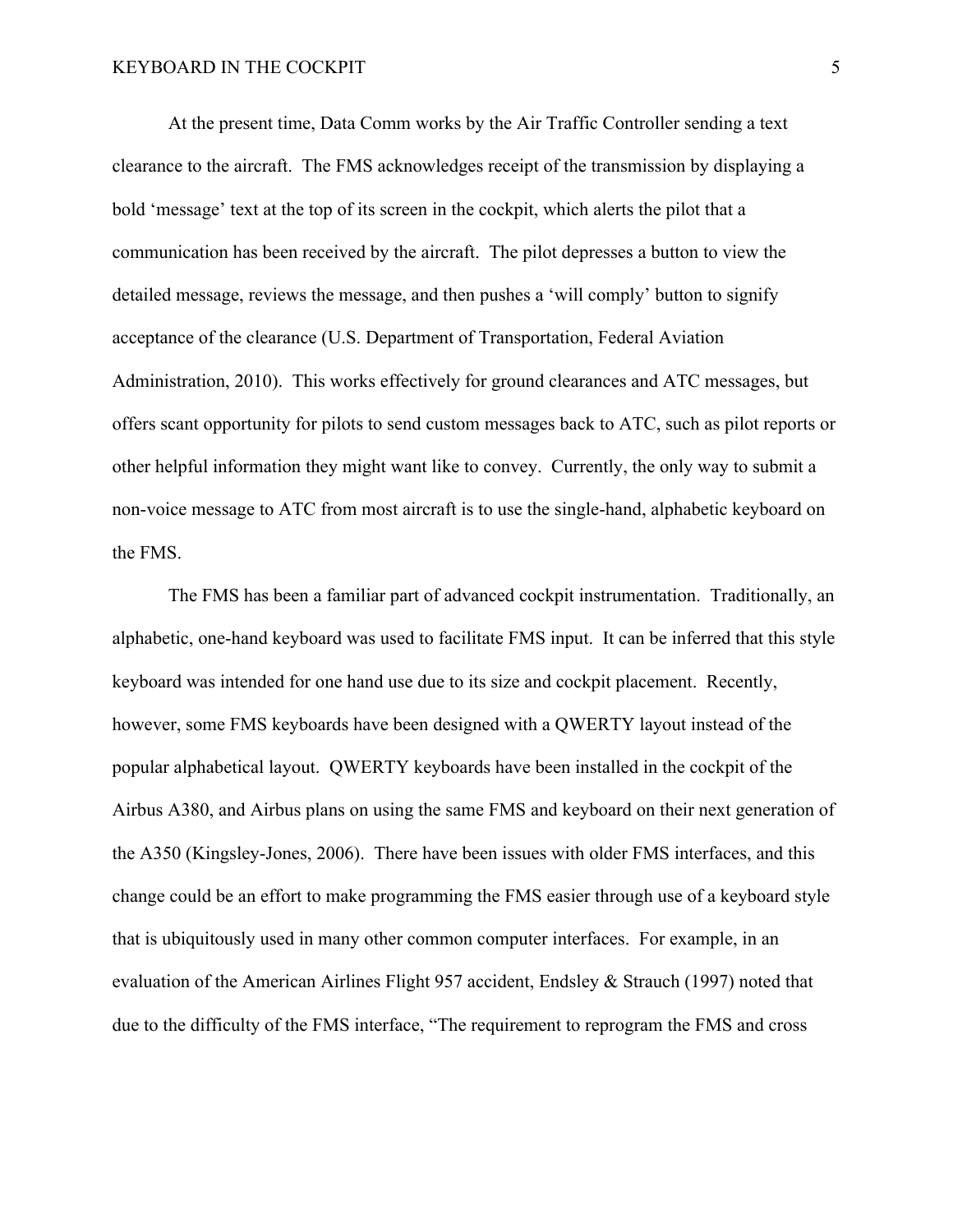check the entries at the last minute certainly played a role in this accident" (p. 4). A QWERTY layout might conceivably be a fix to these types of concerns.

The A380 features a full (100%), two-handed QWERTY keyboard that is primarily used with the Onboard Information Terminals (OIS) where some data can also be sent from the OIS to the FMS (Dornheim, 2006). It can be inferred that this keyboard was intended for two-handed use due to its and size and cockpit placement. Even though Airbus is shifting from an alphabetically arranged keyboard to QWERTY keyboards, Boeing is still using an alphabetic keyboard for the FMS input on their latest model aircraft, the 787 (Kingsley-Jones, 2006).

FMS keyboards were initially designed for insertion of flight plan data prior to takeoff, and to accommodate changes to the plan while in-flight. However, as part of the Next Generation Air Transportation System (NextGen), Data Communications (Data Comm) are also being transferred to the cockpit, where FMS keyboards are utilized to execute the communication. Testing the effectiveness of Data Comm as a replacement for traditional voice communication has been accomplished, but there has been little testing to determine which keyboards are best suited for use in the cockpit. The current study will attempt to answer that question.

Most studies of keyboard design and layout have focused on ergonomics - the field of study dedicated to designing devices and equipment that best fits the human body. However, some design work has emphasized creation of customized keyboards that are dependent upon the type of text to be entered. For example, Francis and Oxtoby (2006) utilized a computer program, Keyboard Tool, to create a custom keyboard best suited for specific text to be typed using only a single hand. Test results showed a decrease in text entry time, but the researchers acknowledged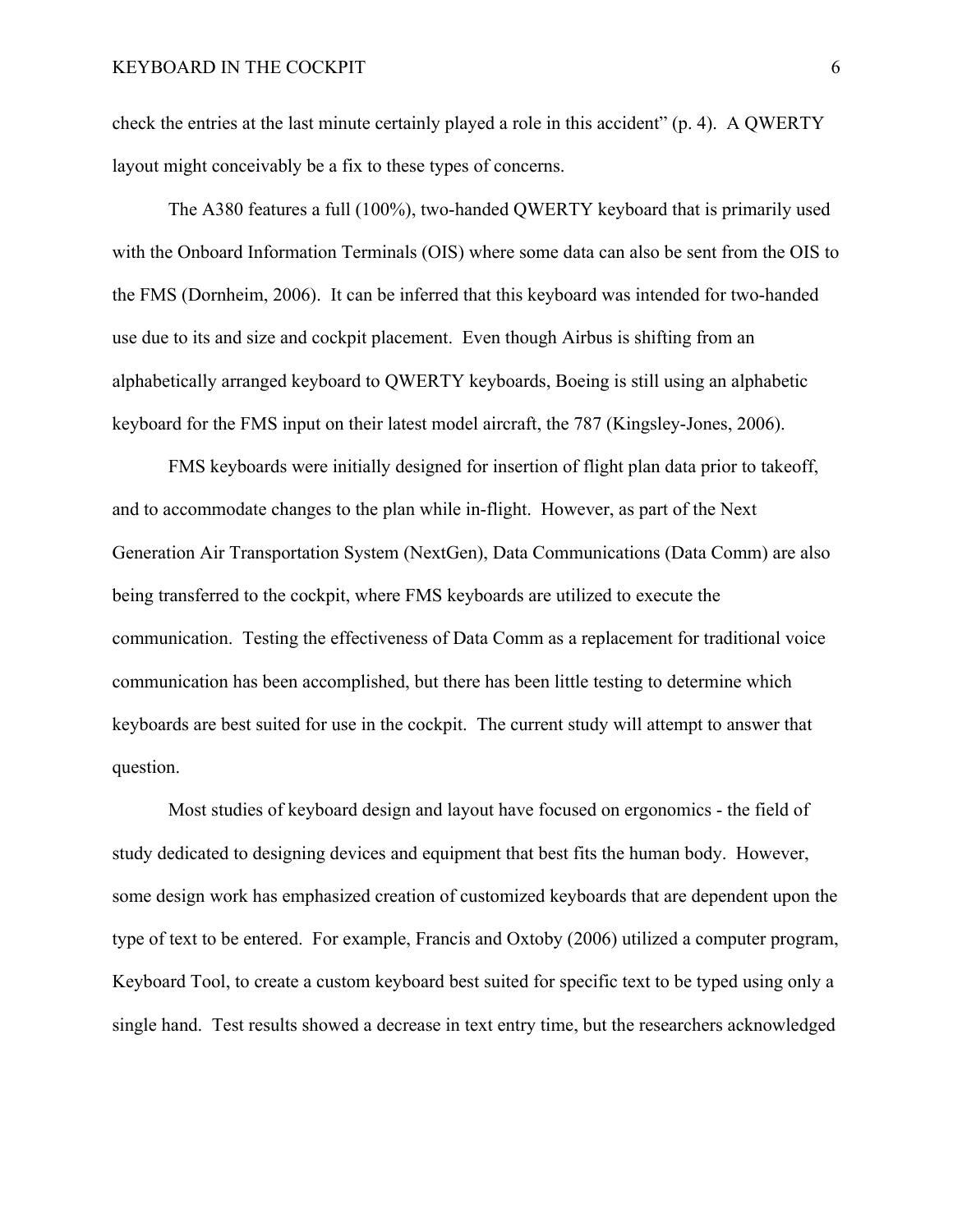that it would be better to have standard 10-finger, two-handed typing if the physical environment would allow it.

Another study compared the learning curves of full-size, two-handed split-angle, chord, contour split, and Dvorak<sup>2</sup> (named after its founder, Dr. August Dvorak) keyboards against a conventional QWERTY keyboard (Anderson, Mirka, and Kaber, 2009). The split fixed-angle, chord, and contour split keyboards were designed to be ergonomic, and presented a layout similar to a QWERTY keyboard. The Dvorak keyboard is a layout alternative to the QWERTY keyboard and was designed to allow faster typing speeds. Analysis of results suggested the learning curve was highest (90.4%) for the split fixed-angle keyboard, which was significantly different from the learning curves of the chord (77.3%), contour split (76.9%), and Dvorak (79.1%) keyboards (Anderson, et al., 2009). Moreover, Anderson, et. al. (2009) noted that one of the difficulties often faced when introducing changes to the workplace is the negative impact these changes may have on immediate and short-term worker productivity. Therefore, it would seem advantageous to utilize a keyboard most familiar to pilots (QWERTY) so that data entry errors could be minimized.

The QWERTY keyboard became the standard over the more efficient Dvorak keyboard, not because it was superior, but because of previous adoption. Since the QWERTY keyboard developed into the international standard, and it was widely adapted, change became virtually impossible. Moreover, the potential burdens of retraining time and replacement costs have hindered more efficient text entry methods from being adopted (Riordan, Curran, & Woods, 2005). Since the Dvorak keyboard layout has been removed from widespread use, it was important to compare text input speeds of different QWERTY keyboards. Consequently,

 $2$  For a picture of the Dvorak keyboard, see appendix A.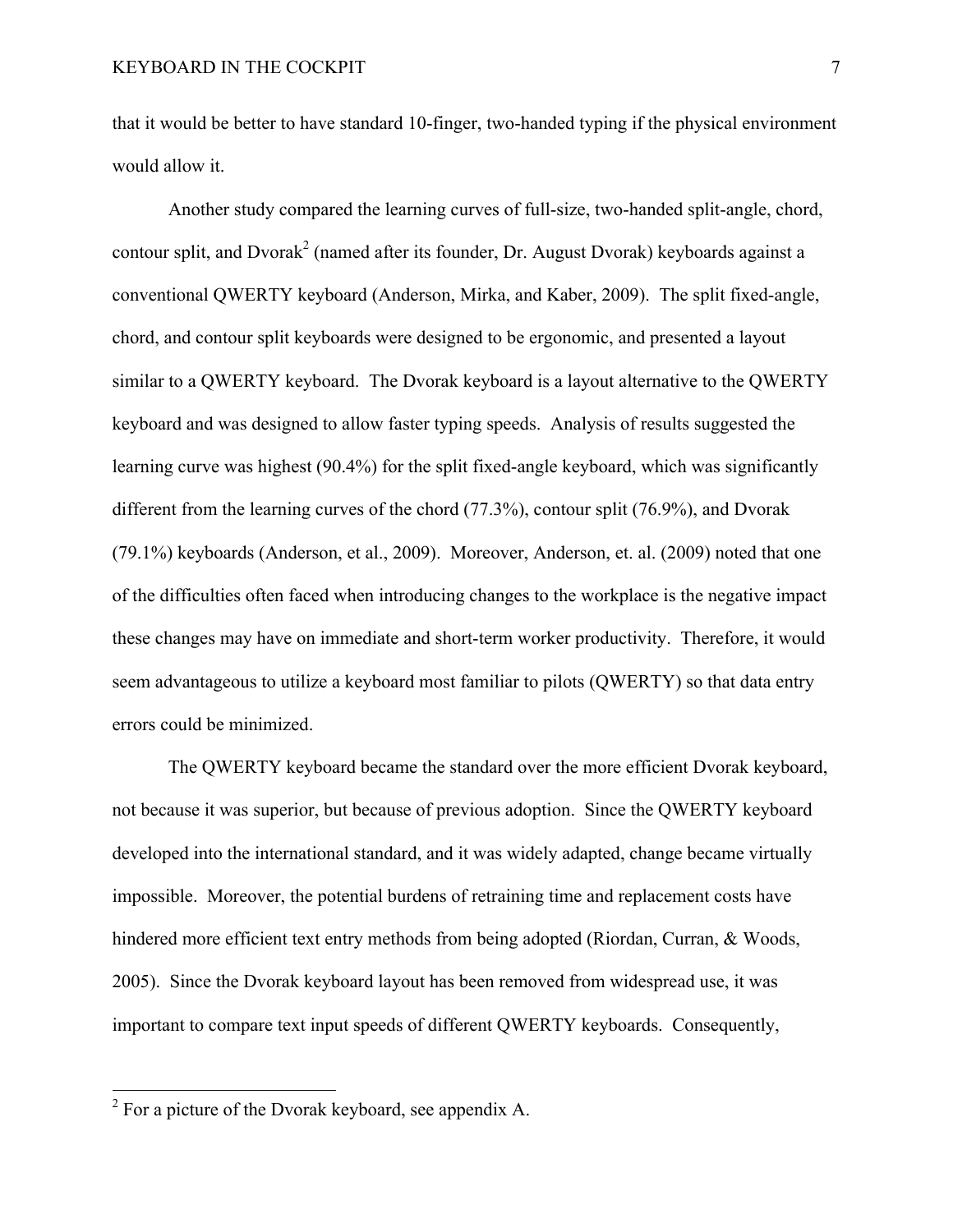## KEYBOARD IN THE COCKPIT 8

Riordan, et. al. evaluated the QWERTY keyboards of a full-size, two-hand computer keyboard, a personal organizer (miniature) keyboard, and a PDA (soft) keyboard for text entry speeds (2005). Their evaluation demonstrated that, "…the full size QWERTY computer keyboard is the fastest means of text input, followed by the mini QWERTY keyboard of the personal organizer, and then by the PDA soft QWERTY keyboard" (2005, p. 195). From these results it can be theorized that a full-size, two-hand QWERTY keyboard would probably be optimally suited to the cockpit.

Because of the clear, measurable advantages of communicating via text commands rather than voice commands (Risser, 2004 & DeMik, 2008), Data Comm will likely become the norm in the future, and the utilization of keyboards in the cockpit will become more prevalent. Some aircraft manufacturers have adopted the use of QWERTY keyboards for the FMS in their cockpit, while others have elected to continue using the traditional alphabetic keyboards (Kingsley-Jones, 2006). Even though it has been demonstrated that there are significant efficiencies gained from using custom layouts for single-hand typing, most researchers recognize that if it is possible, a two-handed keyboard is preferential (Francis & Oxtoby, 2006). It has also been shown that people learn to type faster on a keyboard that they are more familiar with (Anderson, et al., 2009), that the QWERTY keyboard is the most common keyboard layout, and people type faster on a larger QWERTY keyboard rather than a smaller QWERTY keyboard Riordan, et. al., 2005).

#### Research Problem And Question

Because of the proliferation of aircraft automation and the phasing in of Data Comm to reduce voice communications, it is evident that utilization of keyboards in the cockpit will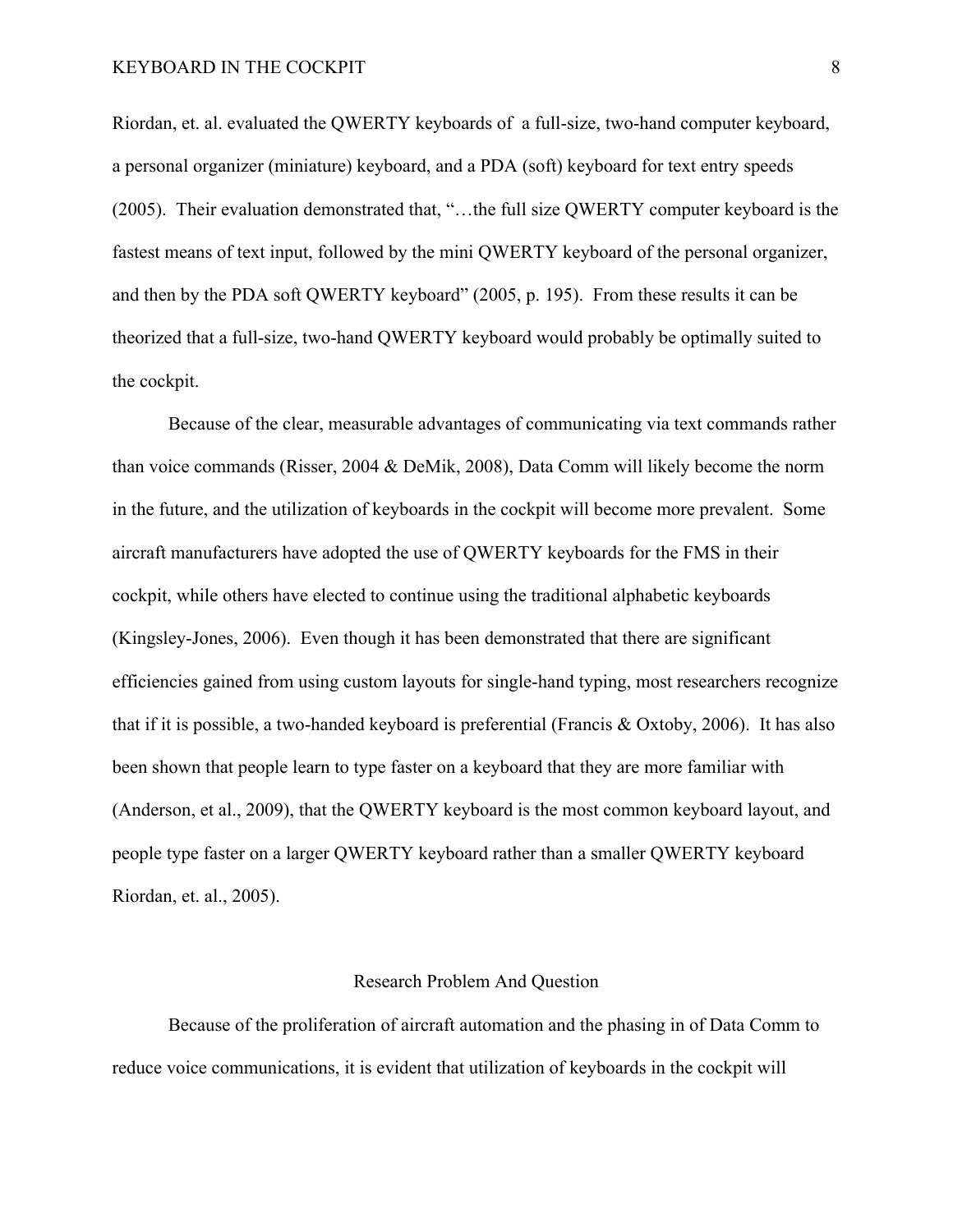## KEYBOARD IN THE COCKPIT 9

increase. However, with some cockpit sizes and layouts, it is not always feasible to install a fullsize, QWERTY keyboard. Therefore, the research question for this study was which size of twohanded, QWERTY keyboard would be the most efficient, in terms of words typed per minute, and accuracy? The three keyboard types that were evaluated included a full-size (100%) keyboard (most commonly found on desktop computers), a partial-size (92%) keyboard (most commonly found on netbooks), and a small, thumb-typing keyboard (most commonly found on cell phones or home theater PC keyboards). Comparison of the test results suggested conclusions regarding optimal sizes for two-handed, QWERTY keyboards for use in aircraft cockpits.

## Methodology

## *Participants*

Participants for this study included volunteers with at least a Federal Aviation Administration (FAA) private-pilot certificate. Ten student participants from the Purdue University Aviation Technology Program were recruited via mass distribution e-mail for this research.

## *Measures*

The Asus Eee PC 1005HAB Netbook was used as the primary display for the participants. A 100% QWERTY keyboard (the Logitech MX5000), a 92% QWERTY keyboard (the keyboard on the netbook), and a small, thumb-typing keyboard (the Lenovo Mini N5901) were used to input typed communications. The Custom Typing Test, found at http://free-typingtests.com/wpm-typing-tests/wpm-test-v9/, was chosen to record the number of words typed per minute and also the accuracy of the typing. The testing software automatically calculates the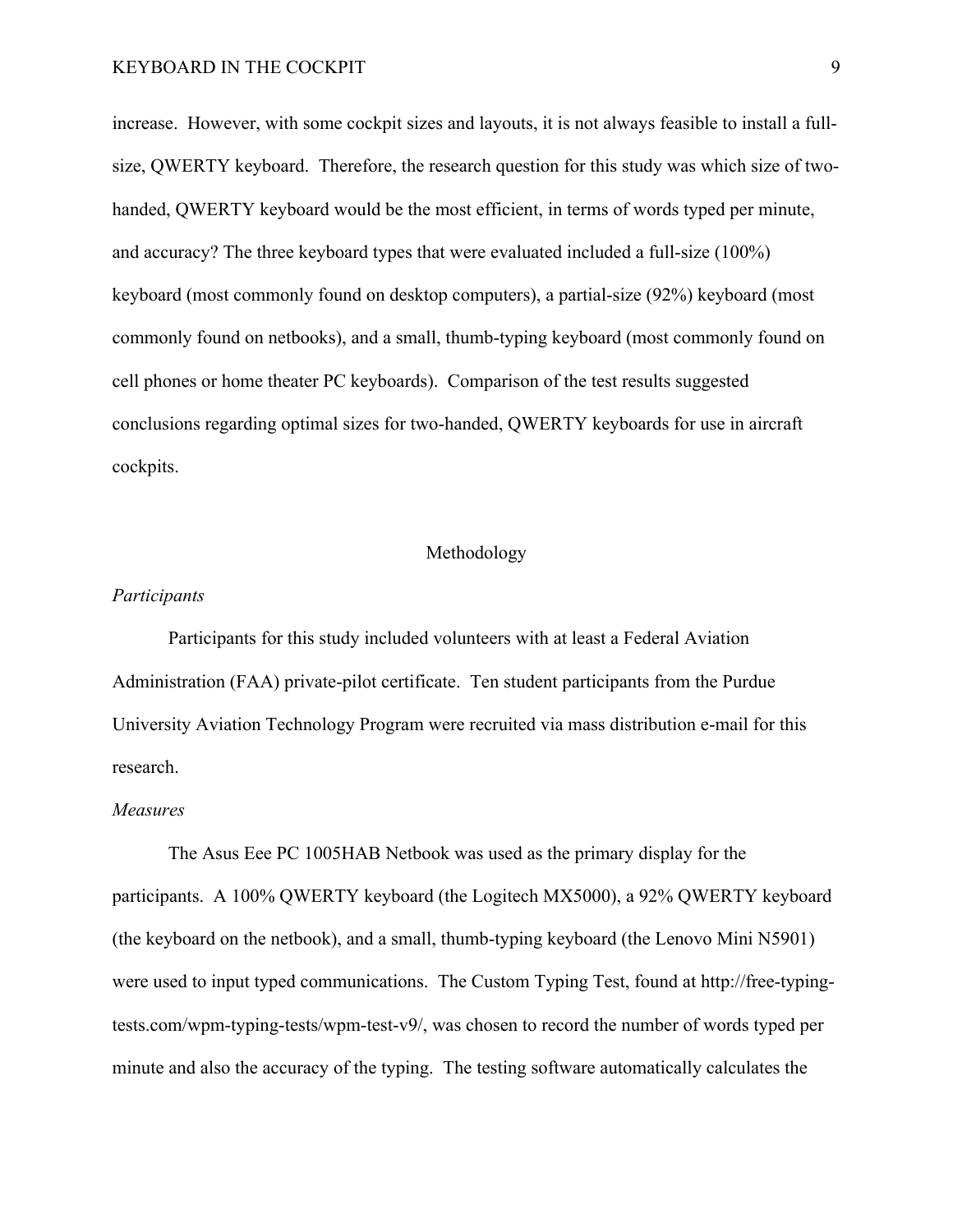words per minute typing speed and accuracy after the participant has begun typing. The test's text turns red when a mistake occurs that requires correction. Scoring data were displayed after the participant completed the test. An external monitor was connected to the netbook with another keyboard and mouse so the test administrator could see and record the test scores as well as enter a new text message.

## *Procedures*

Participants completed the typing tests while sitting in a chair at a desk. Prior to beginning the test, they were asked to orient the computer and keyboard(s) in a way that would be most ergonomically comfortable for them. Then they would type the message presented to them on the display.

Each participant was administered a total of 15 typing tests<sup>3</sup> on each keyboard, including 5 tests of short length (1-35 characters; e.g., United 124 climbing to FL320), 5 tests of medium length (36-70 characters; e.g., Southwest 848 turning to heading 100 and climbing to 10000 ft), and 5 tests of long length (71-105 characters; e.g., Delta 290 flying direct to ORD airport heading 360 passing through FL230 and climbing to FL330). The order of the keyboards, as well as the order of the 45 typing tests were randomized. A thick sheet of paper was used to block the netbook's screen in-between tests to prevent participants from observing the next text message before they started to type.

The researcher recorded the words-per-minute typing speed as well as the accuracy achieved during each interaction. The two *dependent variables* were: (1) the words per minute typing speed, and (2) the typing accuracy of the test. The two *independent variables* were: (1) the type of keyboard being used, and (2) the length of the text typed.

 $3$  For all typing test text, see Appendix B.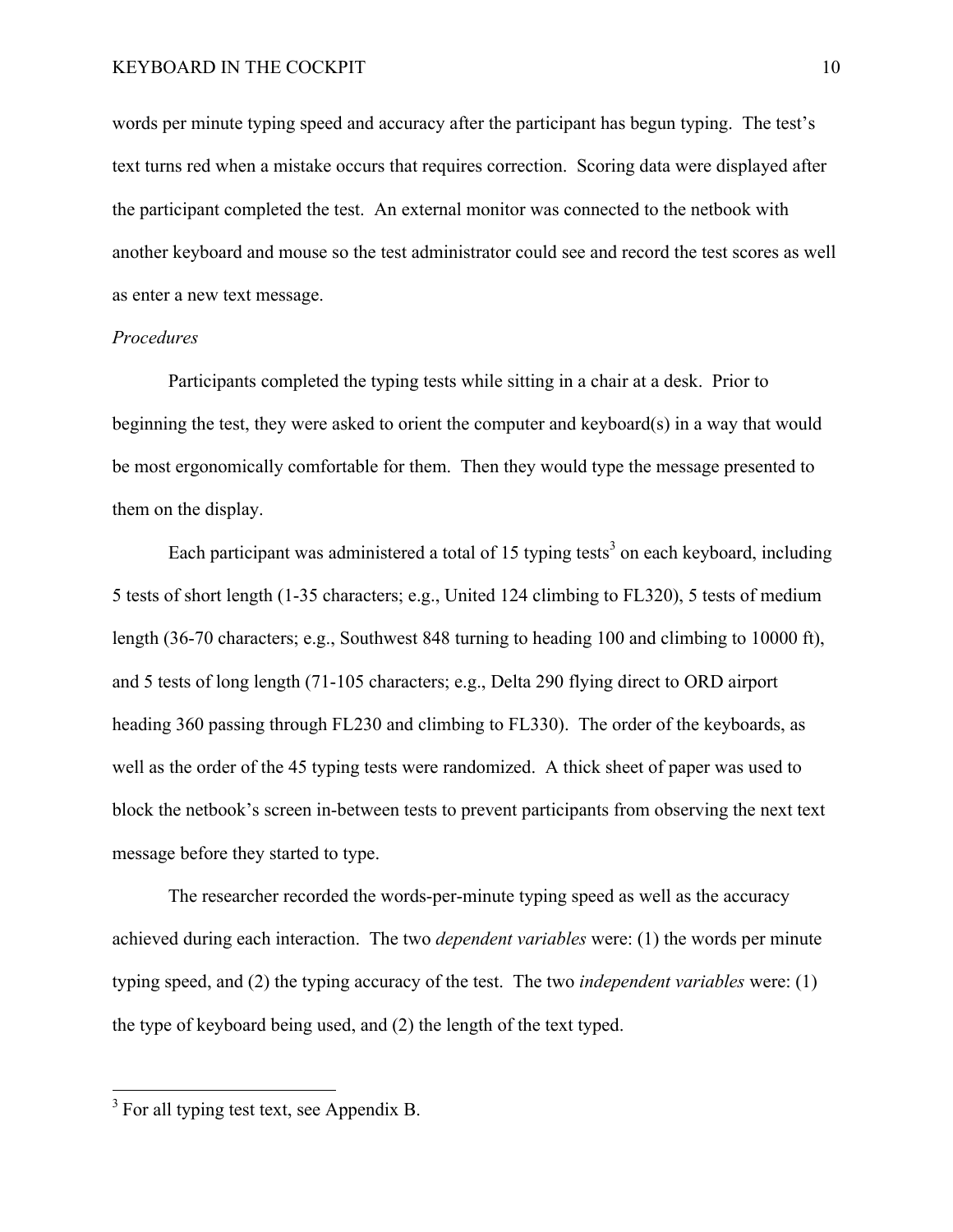## *Data Analysis Procedures*

All data from this experiment were analyzed using only descriptive statistics. For such a small sample size, distribution-free statistics (meaning statistics not tied to a normal distribution, which emphasize the Central Limit Theorem) were most appropriate (Salkind, 2006). From these results, conclusions were inferred on what size two-handed, QWERTY keyboard was most efficient and accurate for use in the cockpit for Data Comm.

## Discussion of Results

The purpose of this research study was to investigate and compare the typing speed and accuracy of three sizes of two-hand, QWERTY keyboards that could be used both for aviation communications and FMS input. From these findings, conclusions were developed about which size two-handed, QWERTY keyboard was optimal for use in an aircraft cockpit.

The results were consistent across all message lengths in words per minute typing speed. Generally, the medium sized keyboard generated a slightly faster typing speed than the larger keyboard, while the small keyboard induced a considerably slower typing speed than either the medium or large keyboard. Therefore, the medium sized keyboard performed the best across all typing length tests in terms of typing speed. (see Table 1)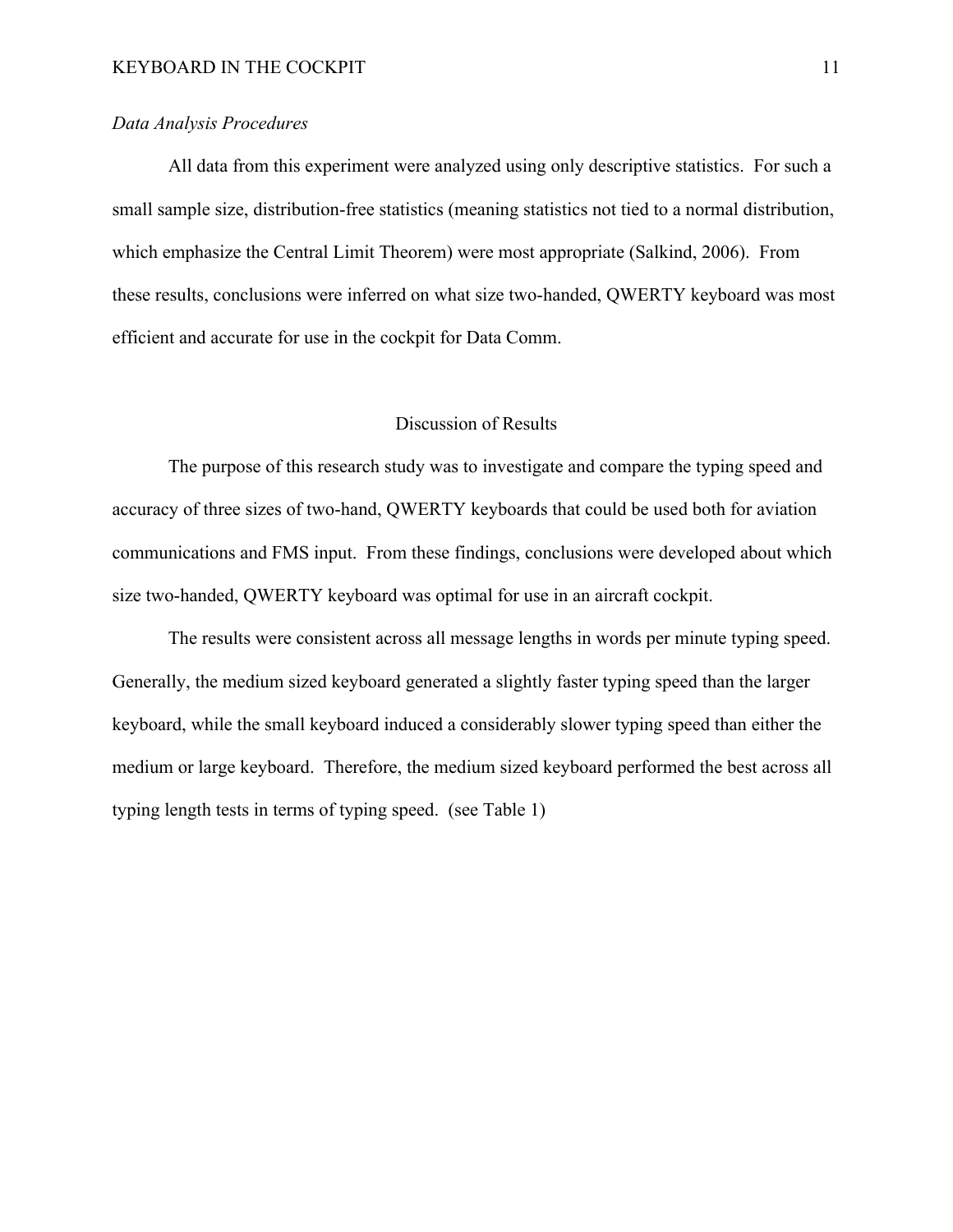*Table 1 Mean Typing Speeds for Three Keyboards*



In terms of overall accuracy, the small keyboard performed best, followed by the medium keyboard, while the least accurate was the large keyboard. For short message length, the smaller keyboard was the most accurate, while the medium and large keyboards produced the same accuracy. For medium length messages, the small keyboard had the highest level of accuracy, followed by the medium keyboard, and the least accurate was the large keyboard. For long length messages, the small and medium keyboards had the highest level of accuracy, and the large keyboard was the least accurate. As a result, the keyboard with the highest level of input accuracy across all tests was the small keyboard, with the medium keyboard tending to have the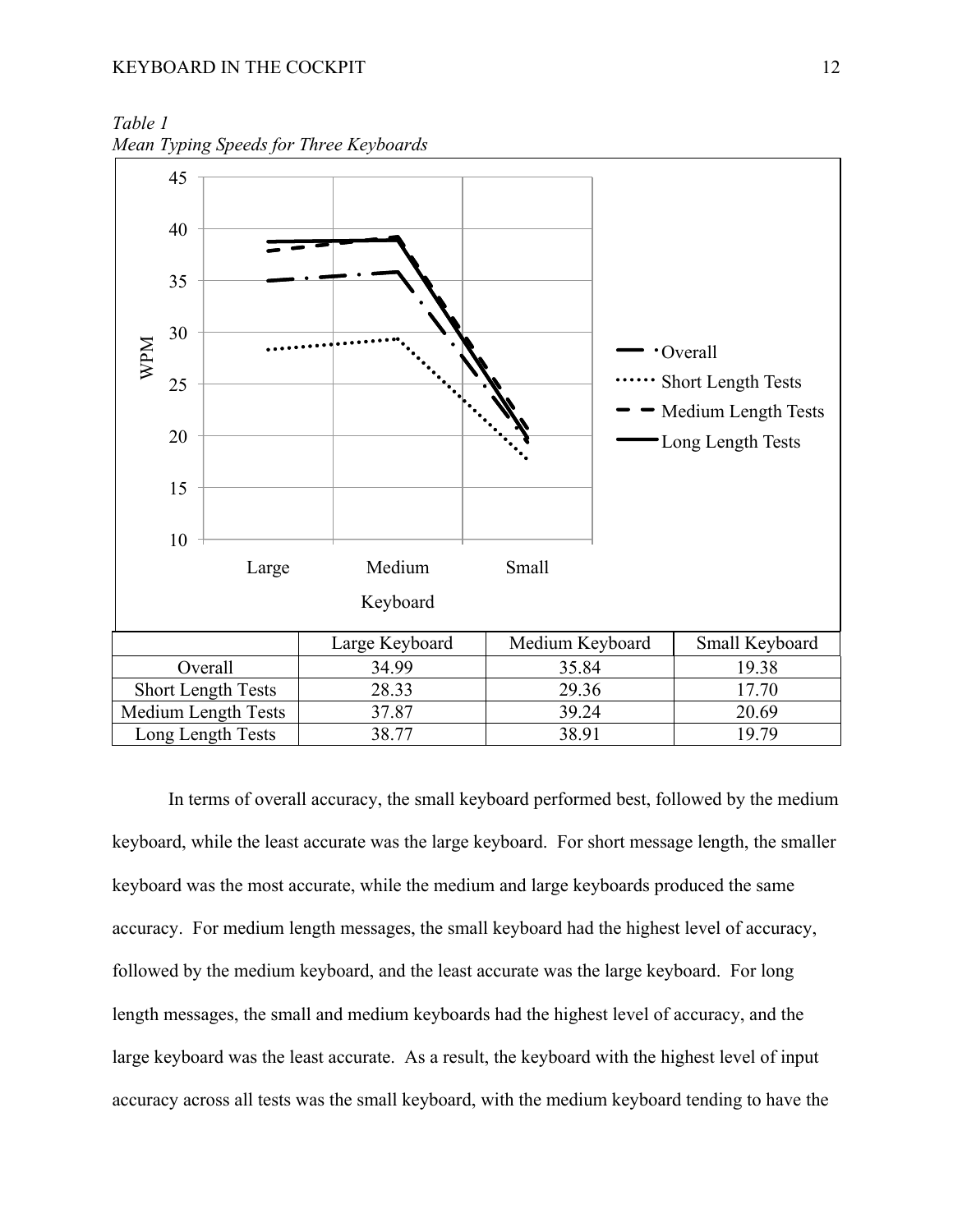second highest accuracy, followed by the large keyboard. This might be explained by the participants being more familiar with the large and medium size keyboards, and therefore over confident and consequently more likely to make mistakes. By contrast, they were probably least familiar with the small keyboard, and perhaps more careful with their typing input. However, when comparing the accuracy achieved on each typing test, they keyboards were only separated by a few percentage points across all tests. (see Table 2)



## *Table 2 Mean Accuracy for Three Keyboards*

Using volunteer student participants from Purdue University, and comparing these three keyboards, findings suggest that the optimal size of two-handed, QWERTY keyboard for use in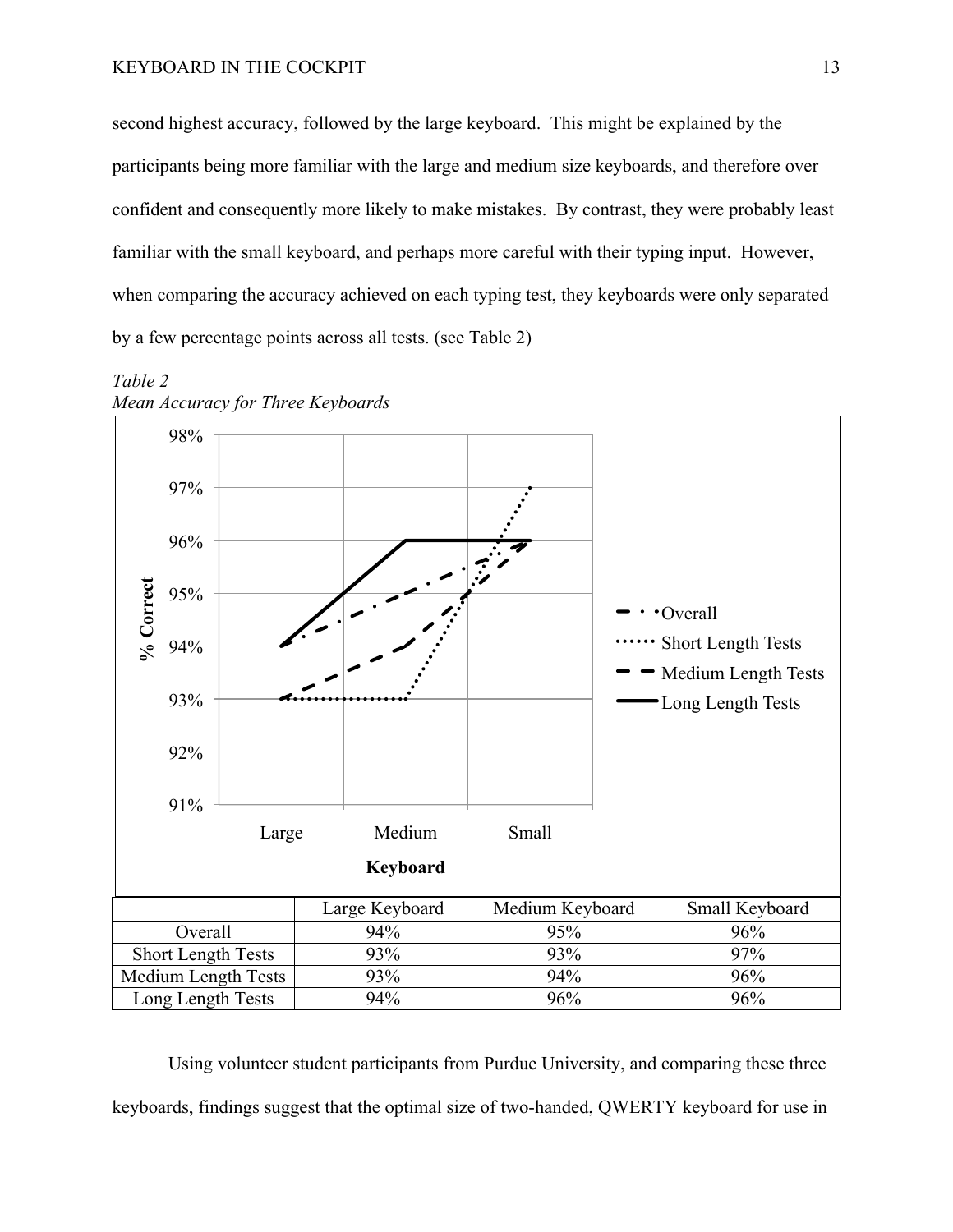## KEYBOARD IN THE COCKPIT 14

an aircraft cockpit was the medium keyboard. This conclusion seems logical even though the participants' usage of the medium keyboard did not consistently produce the highest accuracy across all typing lengths. Additionally, it was only separated by a few percentage points from the small keyboard while producing an appreciably faster typing speed than the small keyboard and only a slightly faster speed than the large keyboard across all typing length tests.

## **Conclusions**

Determining the optimal size of two-hand, QWERTY keyboard that would result in the most efficient and accurate message input for cockpit applications can aid aircraft manufacturers and cockpit designers in enhancing cockpit layouts to support the Next Generation Air Traffic Control System. However, not all cockpit layouts can accommodate the use of all varieties of keyboards. Consequently, the advantages and disadvantages of each keyboard must be carefully considered when designing a cockpit. Based on the findings from the current study, the optimal size of two-handed, QWERTY keyboard for use in an aircraft cockpit appears to be the medium keyboard. However, this experiment was prepared for flight crews controlling large aircraft operating in an instrument environment, the tests did not accurately represent actual cockpit or flying conditions, the participants' preference in keyboard size and type was not considered, and the number of participants was too small to demonstrate statistical validity.

Further research to compare keyboard applications that are aircraft and cockpit specific is merited to develop more informed conclusions about which keyboard size and style is most effective for specific aircraft. Since the typing tests were designed for *transport category aircraft* operating under Instrument Flight Rules (IFR), it is conceivable that typing tests designed for *general aviation aircraft* operating under Visual Flight Rules (VFR) would be more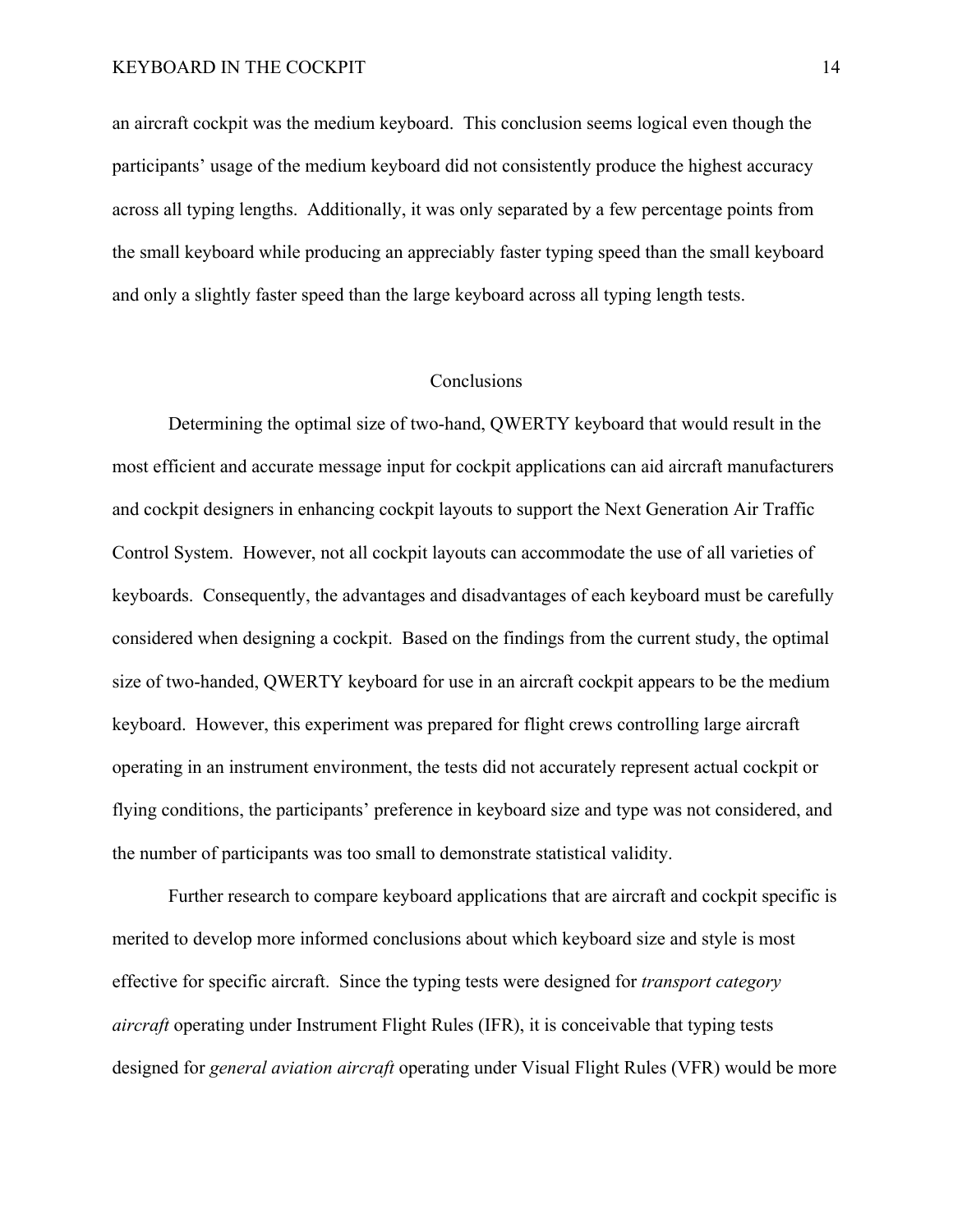appropriate to determine the best keyboard for smaller aircraft use. Additionally, the tests were not conducted in either simulated or actual flight conditions. Consequently, a typing test administered during a simulated or actual flight would likely be more definitive, especially when considering specific cockpit layouts. Furthermore, keyboards designed specifically for aircraft cockpits, instead of a computer, might be optimal. Additionally, participant preference in keyboard size was not considered. Thus, when considering a similar experiment, incorporating participants' preference in keyboard size might be useful, especially if one keyboard produces more hand or finger fatigue, which could affect typing speed and accuracy. Finally, to derive more meaningful conclusions about which size keyboard would be optimal, it is imperative that a larger sample population be recruited and evaluated.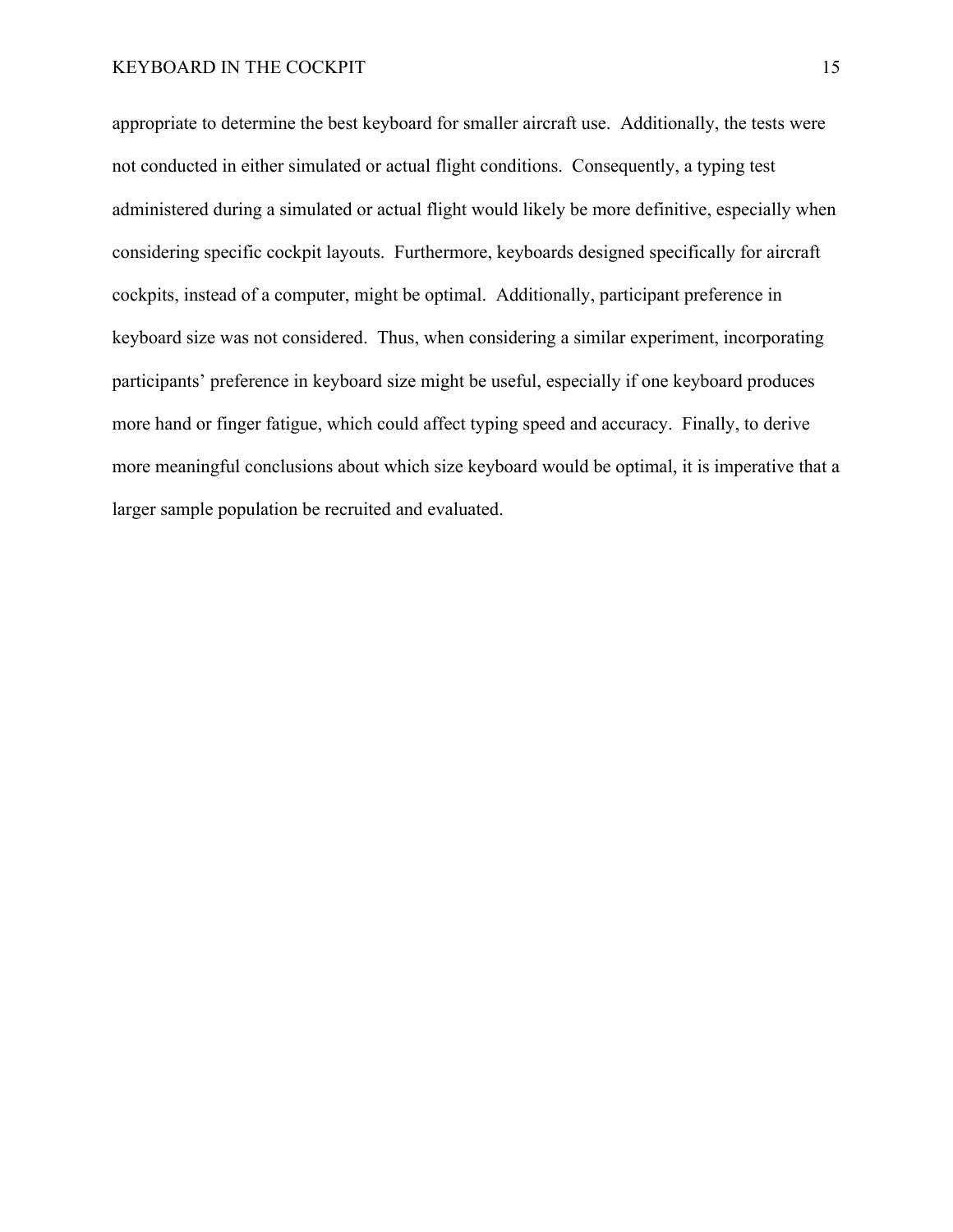## References

- Anderson, A. M., Mirka, G. A., & Kaber, D. B. (2009). Analysis of alternative keyboards using learning curves. *Human Factors, 51*(1), 35-45.
- Computer Hope. (n.d.). *Dvorak keyboard* [Picture]. Available from http://www.computerhope.com/jargon/d/dvorak.htm
- Computer Hope. (n.d.). *Qwerty keyboard* [Picture]. Available from http://www.computerhope.com/jargon/q/qwerty.htm
- Demik, R. J. (2008). *Human performance analysis of Controller-Pilot Data Link Communications* (Doctoral dissertation). Available from ProQuest Dissertations and Thesis database. (UMI No. 1692631621)
- DeMik, R. J. (2009). Text communications in single-pilot general aviation operations: Evaluating pilot errors and response times. *International Journal of Applied Aviation Studies, 9*(1), 29-42.
- Dornheim, M. (2006). Typist rating: Larger screens, airport maps, cursor controls are key features of A380 cockpit. *Aviation Week & Space Technology, 164*(7), 60-61.
- Downes, L. (2009). *The laws of disruption: Harnessing the new forces that govern life and business in the digital age*. New York: Basic Books.
- Endsley, M. & Strauch, B. (1997). Automation and situational awareness: The accident at Cali, Columbia. *Proceedings of the 9<sup>th</sup> International Symposium on Aviation Psychology*.
- Francis, G. & Ox Toby, C. (2006). Building and testing optimized keyboards for specific text entry. *Human Factors, 48*(2), 279-287.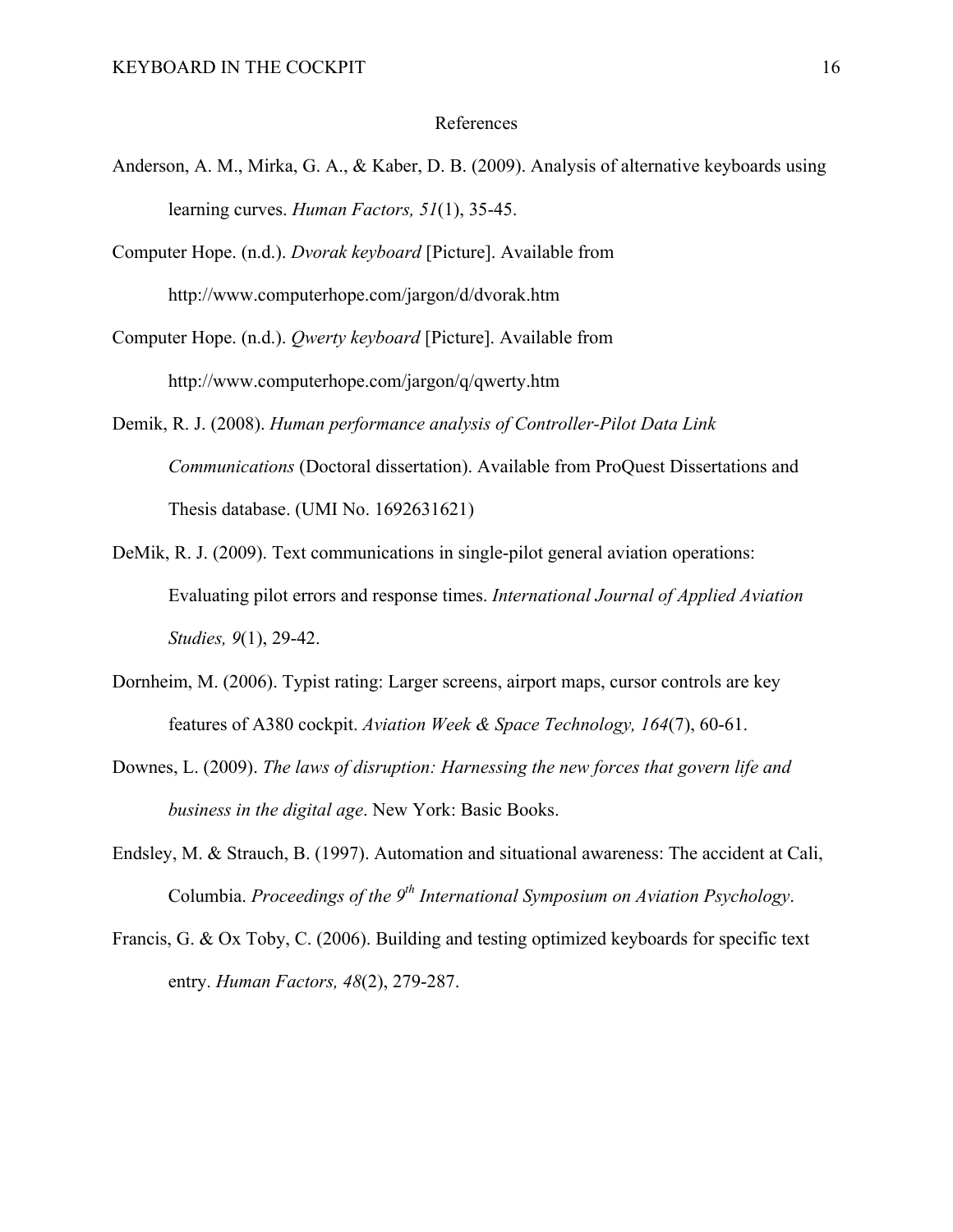- Kingsley-Jones, M. (2006, May 28) Airbus hopes flightdeck offer best of both worlds with A380 technology and high commonality. *Flight International.* Retrieved from http://www.flightglobal.com/articles/2006/03/28/205721/airbus-hopes-a350-flightdeckoffers-best-of-both-worlds-with-a380-technology-and-high.html
- Riordan, B., Curran, K., & Woods, D. (2005). Investigating text input methods for mobile phones. *Journal of Computer Science, 1*(2), 189-199.
- Risser, M. R. (2004). *Acknowledgement response and interference timing during the processing of voice and datalink ATC commands* (Doctoral dissertation). Available from ProQuest Dissertations and Thesis database. (UMI No. 885633501)
- Salkind, N. J. (2006). *Exploring research.* 6th ed. Upper Saddle River, N.J.: Pearson Prentice Hall.
- U.S. Department of Transportation, Federal Aviation Administration. (2009). *Data Communications (Data Comm).* Retrieved from http://www.faa.gov/about/office\_org/ headquarters offices/ato/service\_units/techops/atc\_comms\_services/datacomm/
- U.S. Department of Transportation, Federal Aviation Administration. (2010). *FAA's NextGen: Appendix B, implementation plan*. Retrieved from http://www.faa.gov/nextgen/portfolio/
- U.S. Department of Transportation, Federal Aviation Administration. (Producer). (2010). *NextGen videos: Data Communications* [Video file]. Available from http://www.faa.gov/nextgen/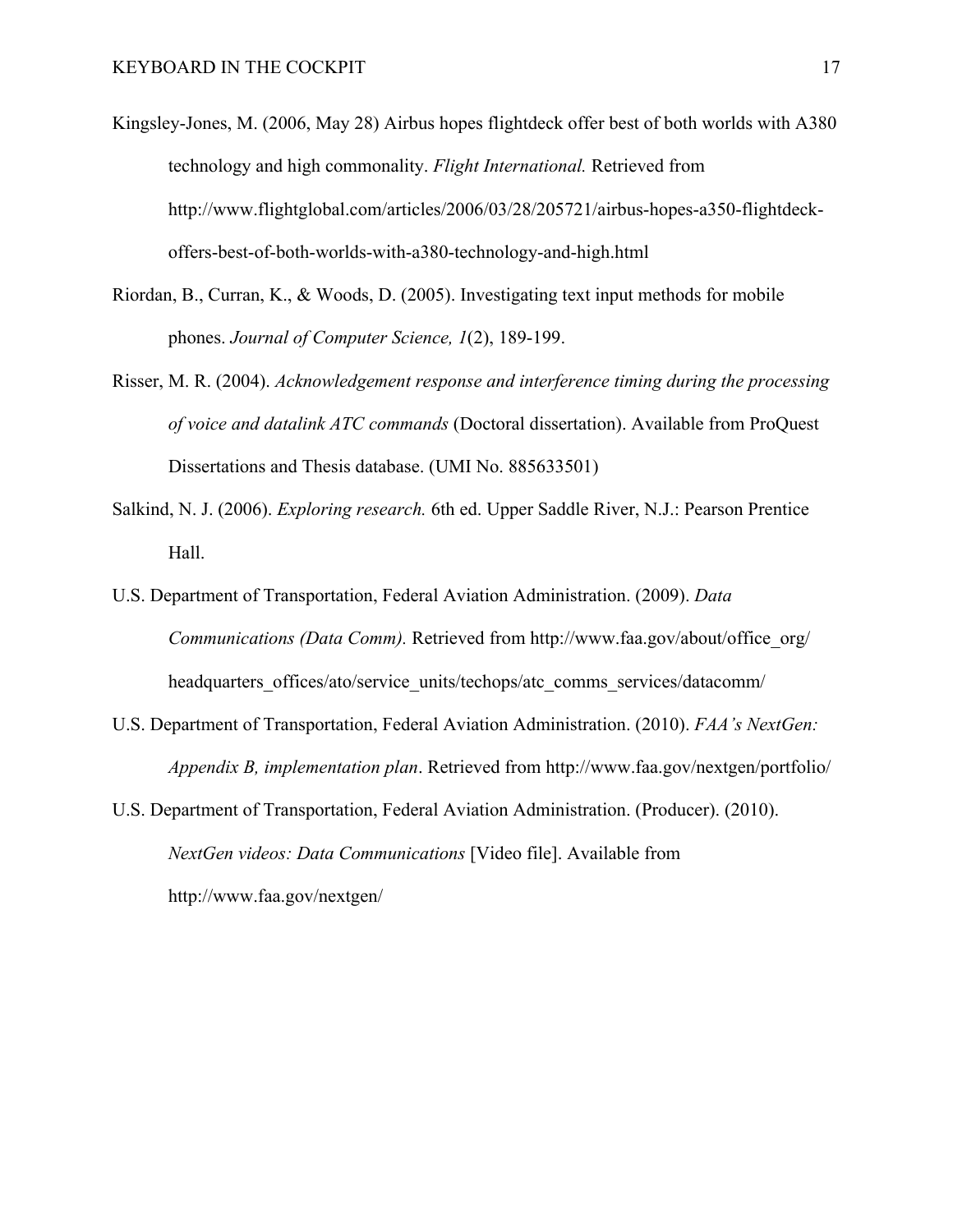# Appendix A

|       |  | @<br>2 |   | #<br>3 |     |        | s<br>4 | 5 | % |   | л<br>6 |   | & |  | 8 |  |   | υ |     |   |   |  |       | Delete |  |
|-------|--|--------|---|--------|-----|--------|--------|---|---|---|--------|---|---|--|---|--|---|---|-----|---|---|--|-------|--------|--|
| Tab   |  | Q      |   | W      |     | Ε      |        | R |   |   |        |   | U |  |   |  | O |   | ₽   |   |   |  |       |        |  |
| Caps  |  |        | Α |        | S   |        | D      | F |   | G |        | Η |   |  | Κ |  |   |   |     |   | и |  |       | Enter  |  |
| Shift |  |        |   |        |     | C<br>Χ |        |   | ٧ |   | B      |   | N |  | M |  |   |   | ⋗   | ≏ |   |  | Shift |        |  |
| Ctrl  |  |        |   |        | Alt |        |        |   |   |   |        |   |   |  |   |  |   |   | Alt |   |   |  |       | Ctrl   |  |

QWERTY keyboard

(Computer Hope, n.d.)

## Dvorak keyboard

|      |       |   | @<br>2 |   | #<br>3 | s |    | %<br>5 |        | ۸<br>6 | &           |   | 8 |   | 9 | U |   | $\equiv$ |    | ≕     |  | Delete |  |
|------|-------|---|--------|---|--------|---|----|--------|--------|--------|-------------|---|---|---|---|---|---|----------|----|-------|--|--------|--|
| Tab  |       |   |        |   |        |   |    |        | Y      |        |             | G |   | C |   | R |   |          |    |       |  |        |  |
|      |       | Α |        | О |        | E | ΙU |        |        |        | D           | н |   |   |   | N |   | S        | 68 |       |  | Enter  |  |
|      | Shift |   |        |   | Q      |   |    | Κ      |        | Χ      |             | B |   | M | w |   | ν | Ζ        |    | Shift |  |        |  |
| Ctrl |       |   |        |   | Alt    |   |    |        | $\sim$ |        | <b>Sec.</b> |   | × |   |   |   |   | Alt      |    |       |  | Ctrl   |  |

(Computer hope, n.d.)